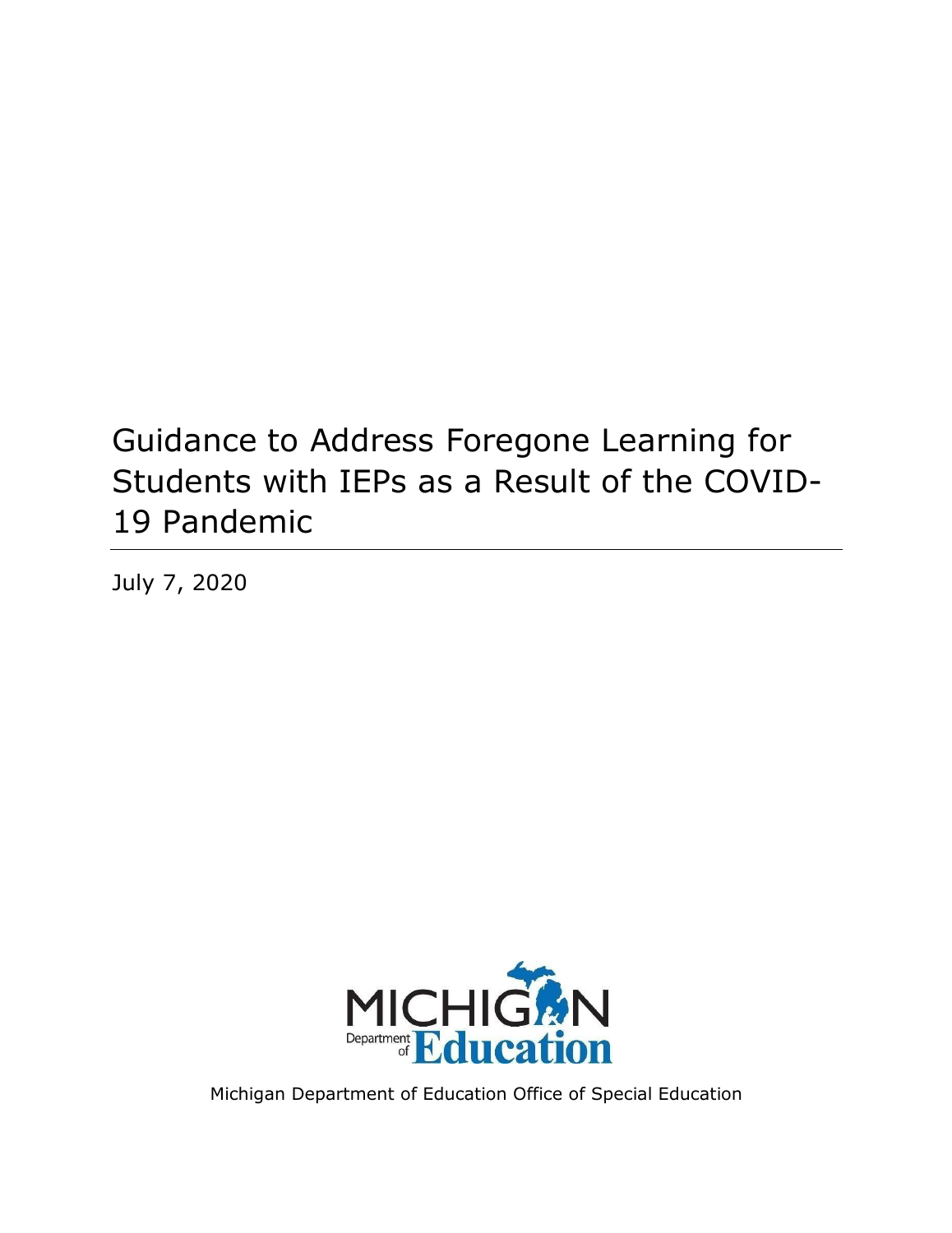

## Table of Contents

| District Considerations: Recovery Services for Students with IEPs:  5 |  |
|-----------------------------------------------------------------------|--|
|                                                                       |  |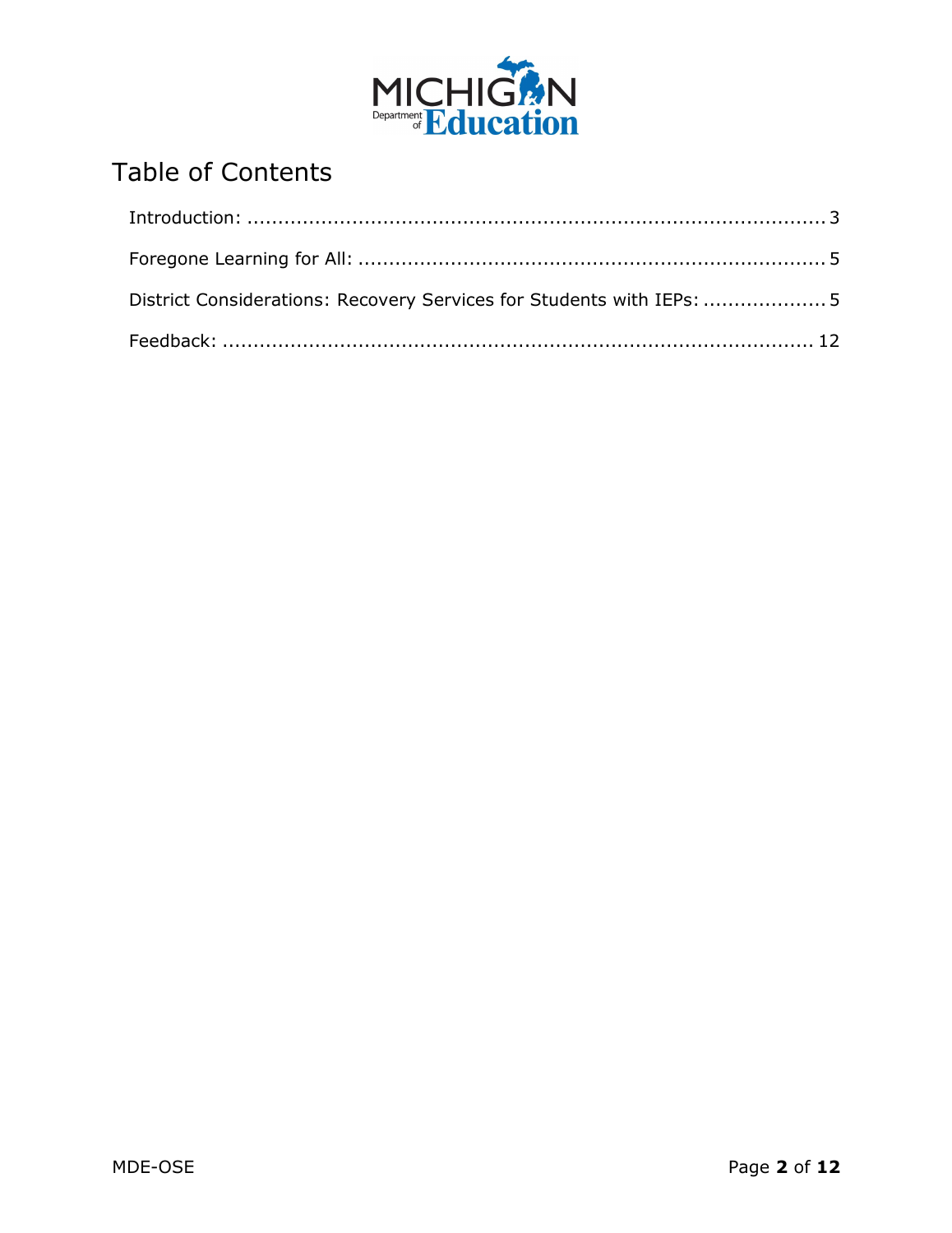

## Guidance to Address Foregone Learning for Students with IEPs as a Result of the COVID-19 Pandemic

## <span id="page-2-0"></span>**Introduction:**

On March 11, 2020, Governor Whitmer issued a public health emergency ordering the temporary closure of all school buildings for in-person pupil instruction and extracurricular activities, beginning March 16, 2020. Subsequent executive orders specified the conditions under which the 2019-2020 school year would be completed. During the school building closure, due to the COVID-19 pandemic, Michigan Department of Education (MDE) encouraged intermediate school districts (ISDs) and member districts to provide options for learning at a distance in order to ensure students continue to make educational progress. Additional guidance provided by MDE Office of Special Education (OSE), issued April 10, 2020, encouraged districts to develop contingency learning plans in accordance with each student's current or most recent Individualized Education Program (IEP).

Districts are not obligated to follow the guidance contained in this document. MDE OSE believes this guidance to be a proactive approach to better serve children and families, and in addition potentially mitigate the need for remedies under the *Individuals with Disabilities Education Act* (IDEA).

MDE recognizes the significant effort districts have made in following their continuity of learning plans during this time, and the variety of approaches they have taken to support their students' educational needs. MDE also recognizes some specially designed instruction, related services, and supplementary aids and supports may not have been provided and may have resulted in a regression of skills or affected the student's ability to make progress in the general curriculum. Therefore, in some cases, students with IEPs may benefit from recovery services due to the COVID-19 pandemic. Throughout this document, the MDE OSE will refer to recovery services due to COVID-19 pandemic as "recovery services."

Recovery services are not a mandatory requirement nor are they a remedy identified under IDEA or the Michigan Administrative Rules for Special Education (MARSE). Recovery services are supplemental to the offer of Free Appropriate Public Education (FAPE) and are in response to foregone learning that may have occurred as a result of the COVID-19 pandemic and subsequent school building closures and the potential additional impact of the loss for a student with an IEP. Recovery services are also intended to support achievement of the annual goal(s) and allow the student to make progress in the general curriculum without further delay.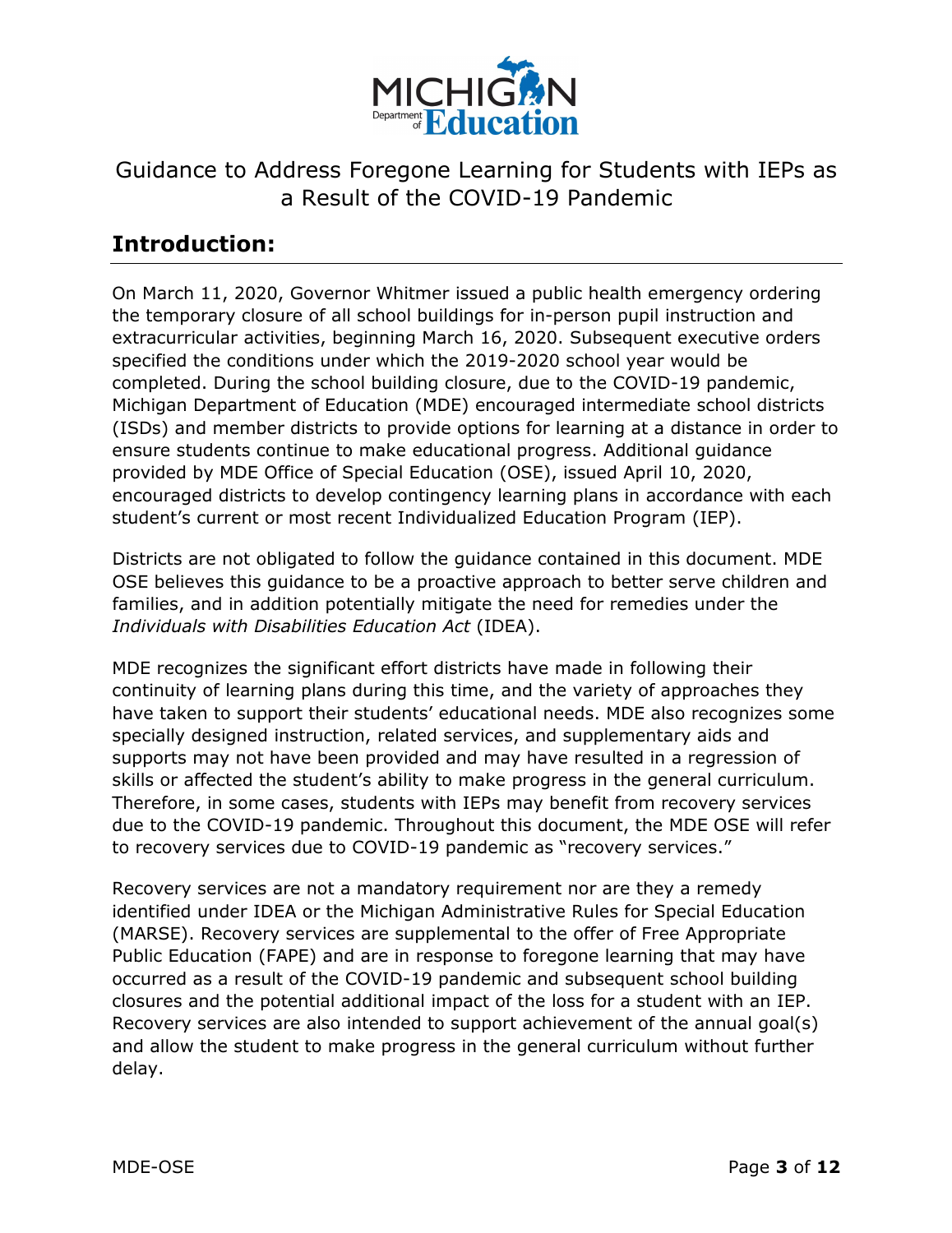

To be clear, recovery services are not the same as nor replace any future compensatory education award required by 20 U.S.C. § 1415(i)(2)(C)(iii) of the IDEA. Compensatory education is part of due process complaint procedures and is a possible remedy when it is determined that a school district denied a FAPE to an individual student.

Compensatory education is typically awarded as a result of an educational loss identified in a state complaint final decision by an administrative law judge in a due process hearing, or due to identified noncompliance as a result of State monitoring activities.

Any decisions made by an ISD or member district pertaining to recovery services, including the extent and duration of services, must be made on an individual basis and in a collaborative manner. Recovery services must supplement and not supplant the student's existing educational program. In making these decisions, recovery services should not be replicated minute by minute.

Furthermore, while MDE encourages ISDs and member districts to consider making recovery services available, recovery services are not automatically warranted simply because a student failed to receive any of the services as specified in the student's IEP as a result of school buildings closures. Rather, it is an individualized determination based on the recovery services warranted to address regression in skills, and to accelerate a student's progress to account for the additional impact of COVID-19 and the resulting interruption of instruction. When determining whether and to what extent recovery services are warranted, it is recommended that the ability of the student to regain skills should be primarily considered.

School buildings were closed by executive order as a result of the public health emergency. Recovery services may, therefore, be warranted to address the interruption of instruction due to the COVID-19 pandemic, specifically **Executive** [Order 2020-05](https://www.michigan.gov/whitmer/0,9309,7-387-90499_90705-521595--,00.html) and [Executive Order 2020-65.](https://www.michigan.gov/whitmer/0,9309,7-387-90499_90705-527719--,00.html)

These closures led to foregone learning for all children. Foregone learning is the learning which could have occurred in the absence of the COVID-19 Pandemic. Recovery services are specific to the additional foregone learning that student's with IEPs may have experienced. This type of instructional loss associated with the COVID-19 pandemic differs from the educational loss experienced when a district fails to provide FAPE.

The MDE OSE recognizes circumstances can change due to the unpredictability of COVID-19, in particular with any local, state, or national surge in the virus impacting future Executive Orders. As a result, the United States Department of Education (USDOE) could release further guidance on the impact of COVID-19 to the requirements of the IDEA that may necessitate revisions to this document.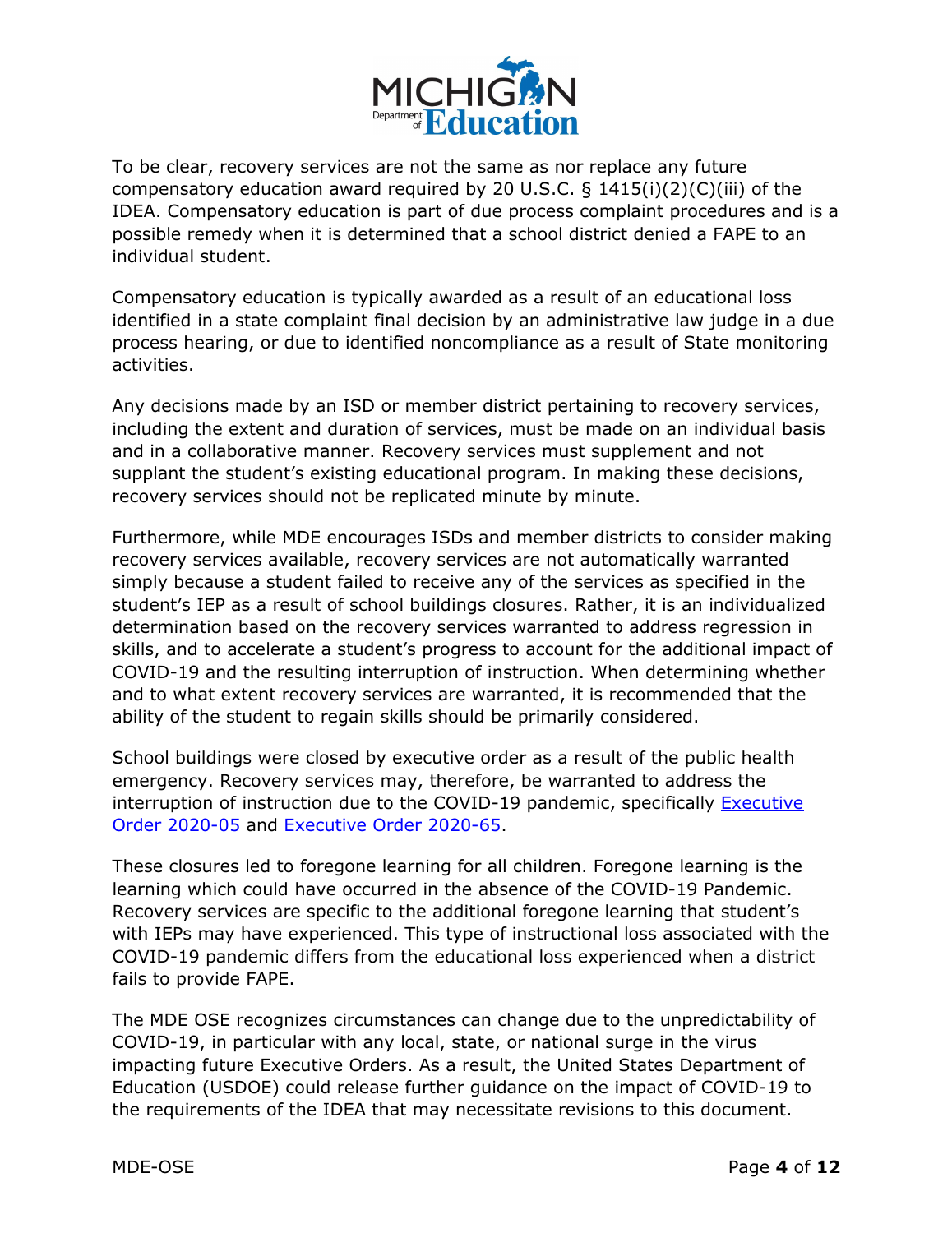

This document is not intended to provide legal advice. For legal advice, ISDs and their member districts should consult with counsel. MDE staff are not permitted to provide legal advice.

## <span id="page-4-0"></span>**Foregone Learning for All:**

Data recently shared by the [Northwest Evaluation Association \(NWEA\)](https://www.nwea.org/content/uploads/2020/05/Collaborative-Brief_Covid19-Slide-APR20.pdf) have projected students will retain approximately 50% of the math content learned prior to the public health emergency and approximately 70% of the reading content learned prior to the public health emergency. The added impact for students with IEPs needs to be considered as districts determine the appropriate type and amount of services for individual students. This information will be helpful when comparing any foregone learning an individual student may have in relation to peers.

When determining whether recovery services are warranted for students with IEPs, districts should consider the additional impact COVID-19 may have had for a student with an IEP as compared to all students, respecting the universal foregone learning.

## <span id="page-4-1"></span>**District Considerations: Recovery Services for Students with IEPs:**

As districts consider the additional foregone learning for students with IEPs due to the COVID-19 pandemic, they may consider the need for recovery services for individual students.

Recovery services:

- · are not mandatory,
- · must align with the IEP,
- · must supplement, not supplant, the services provided as part of the current offer of FAPE,
- · may not necessarily replicate services currently specified in the IEP, including the frequency, duration, and type of service,
- · are intended to support achievement of the annual goal,
- · are an effort to support the student in making progress in the general curriculum without further delay, and
- · can be provided within the course of the typical school day.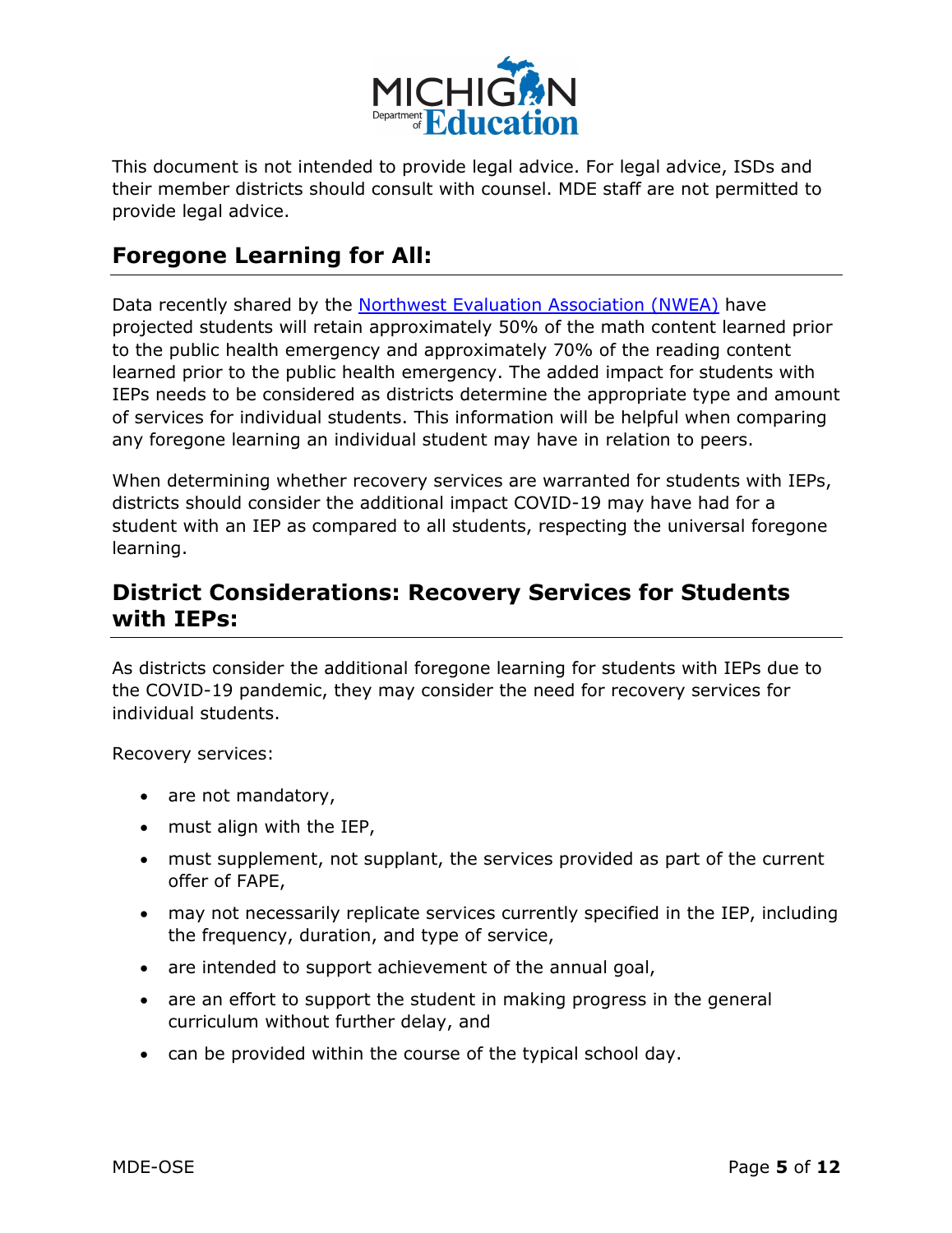

#### **1. What factors should districts consider when determining whether recovery services are warranted for students with IEPs?**

When determining whether recovery services may be warranted for students with IEPs, IEP teams should consider whether there has been a regression in skills and the extent to which the student failed to make progress toward their IEP goals as well as the general education curriculum.

The most effective way to determine whether a student has regressed or failed to make progress and the need for recovery services is to:

- · consider the individual student's progress compared to the progress of same grade peers during the interruption of instruction due to the COVID-19 pandemic.
	- $\circ$  In the event the student's regression is at the same rate of the regression of all students, no further consideration for recovery services is warranted.
- · examine the individual student's progress on IEP goals from the last source of data before the interruption of instruction due to the COVID-19 pandemic and compare the data to the student's current level of performance as determined by the district.

When progress is slower than peers the district should consider whether the student requires recovery services and/or interventions through an equitable multi-tiered system of supports. When there is no progress data available, the district should review the student's current skill level as compared to grade level expectations or performance prior to the interruption of instruction.

When determining whether and to what extent recovery services may be provided, the IEP team should consider whether or not it is reasonable for the student to regain the skill and make appropriate progress within a reasonable period of time, without the need for the services. However, if the student's level of performance is significantly below where it was when schools were closed due to the emergency order, recovery services may be warranted.

The IEP team should also consider whether the student requires new services and supports which were not previously provided, to assist in reducing the impact of any foregone learning. These recovery services are designed to enable the student to resume making progress in the general curriculum without further delay. New services may be necessary, for example, if a student with an IEP has emerging mental health needs or has become significantly disengaged in the learning process while learning from a distance.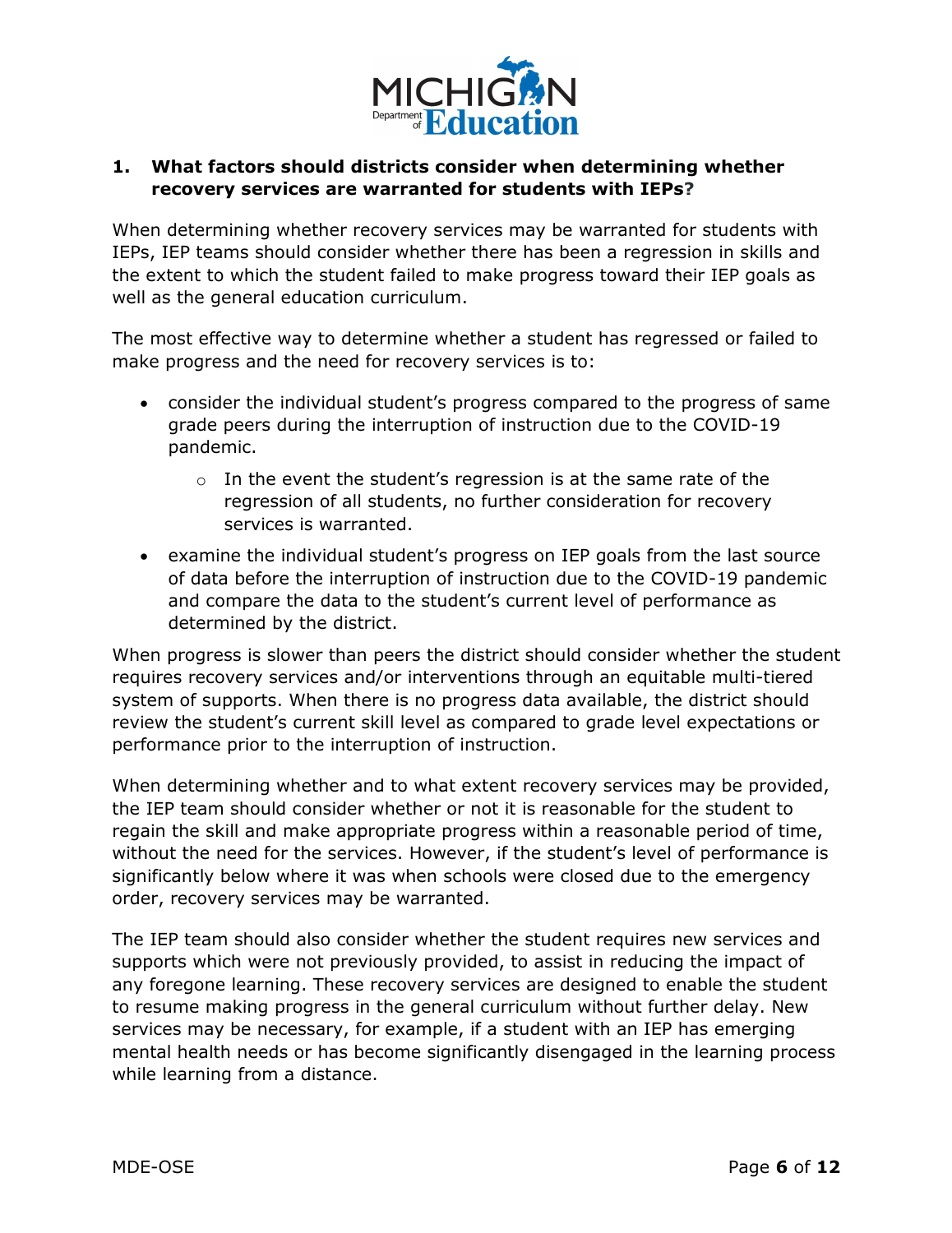

Much of the data to be analyzed is contingent upon whether the student was able to learn effectively through remote instruction. In addition, the extent and quality of the special education services provided during the interruption of instruction due to the COVID-19 pandemic must be considered, as well as whether the IEP goals were addressed through learning from a distance.

The IEP team should also consider the amount of review and other activities which may be provided to all students in order to address foregone learning; and consideration of information from the district's equitable multi-tiered system of supports will also be vital in making these determinations.

#### **2. How is the determination for recovery services different from an extended school year (ESY) analysis?**

Although regression and ability to recoup are important factors for determining both ESY and recovery services warranted due to the COVID-19 pandemic, ESY is a *predictive analysis* based on how the student has fared in the past during periods of breaks in instructional time.

When determining whether recovery services are warranted, the IEP team must consider the *actual impact* of the interruption of instruction due to the COVID-19 pandemic, on the student's ability to retain skills and make progress toward their IEPs goals and in the general education curriculum. In doing so, the previous provision of ESY services may be critical information in determining the intensity of recovery services which may be warranted.

However, a student may still benefit from recovery services due to the interruption of instruction even if the student has not previously received ESY services. The need for ESY and the need for recovery services are two separate determinations. A student may need both recovery services and ESY services.

#### **3. What considerations should districts make regarding recovery service decisions?**

Just as IEPs are focused on a student's individual needs, a determination of whether and to what extent recovery services are warranted should be based on specific facts about the individual student and their circumstances. IEP teams should consider information and data collected prior to and during the interruption of instruction, including observations and information provided by parents, and ongoing data collected after the student is able to receive in person instruction and assessment. This may include selecting tools that can be used more frequently and are more sensitive to small changes over shorter periods of time.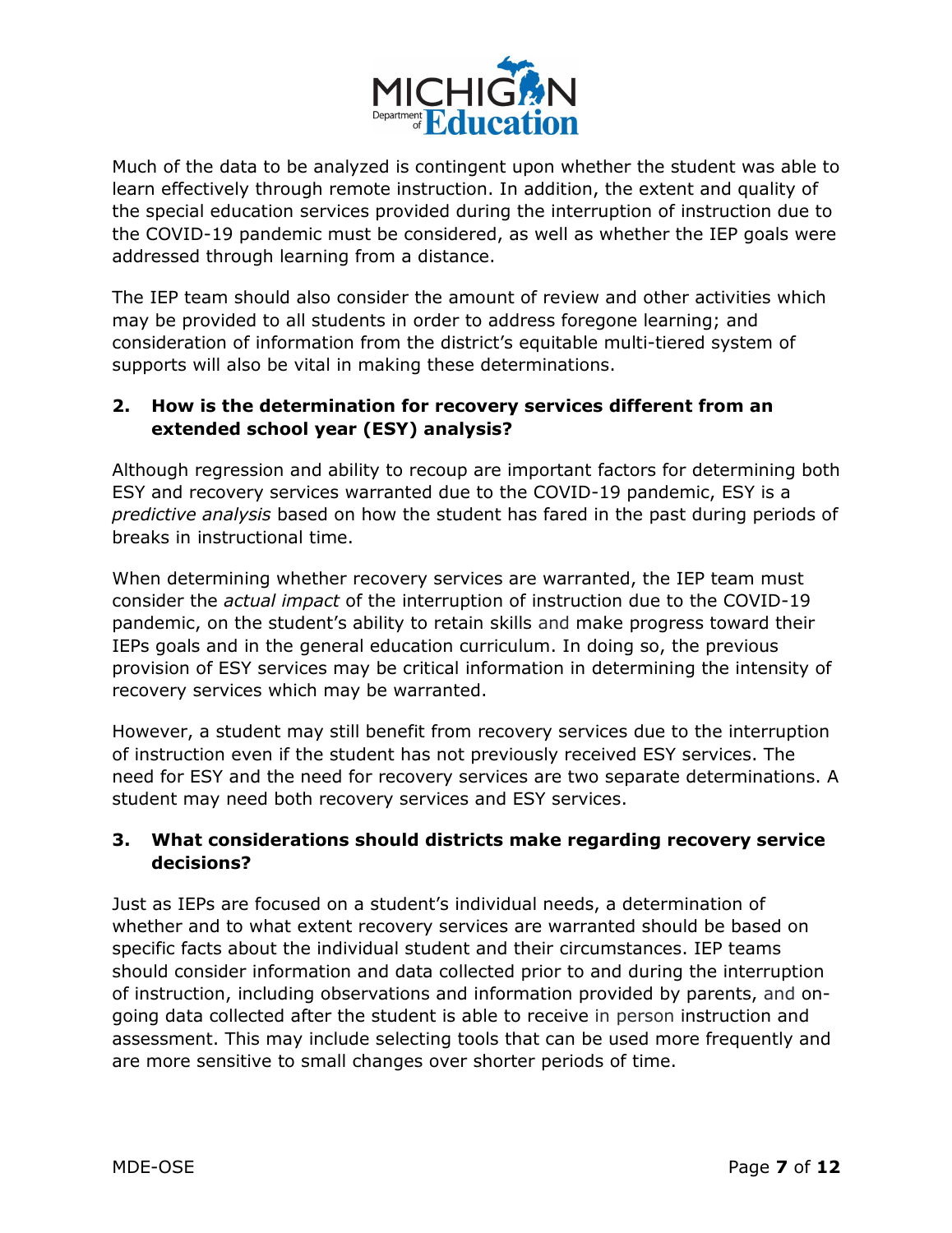

A reevaluation may also be warranted if the district or parent believes the student's disability-related needs have changed due to the interruption of instruction, or to gather additional information on the student's present levels of academic achievement and functional performance.

Information and data collected from a variety of sources will guide the IEP team in determining whether recovery services are warranted, and if so, will promote the development of an individualized education plan (IEP). Important information to collect and consider includes the following:

- · The amount of instruction and special education services provided to the student during the interruption of instruction, and information from any data collection or tracking of student progress during this time. This may also involve collecting information for pre-school age children.
- · Information and observations from parents and other family members about the student's ability to access learning from a distance options and special education services during the interruption of instruction, and the level of student engagement. Districts may consider using an optional tracking sheet for parents to document this information.
- · The student's level of academic achievement and functional performance, including levels of performance on all IEP goals prior to the interruption of instruction, as compared to the student's current level of performance. Information from sources such as progress reports, informal and formal assessments, and observations from teachers, parents, and related services providers may be used to collect this information.
- · The student's progress in the general education curriculum in comparison to age/grade level peers. The general education teacher's input will be important as they will have observations and data for all students. The general education teacher will also have information about review and other activities provided to all students to address the impact of the interruption of instruction, and the district's equitable multi-tiered system of supports.
- · The student's prior need for and extent of ESY services, and information about the student's previous ability to recoup skills and make progress in the general curriculum after breaks in instruction, such as during the summer.

Finally, IEP teams should be prepared to discuss possible scheduling options, which may include providing the recovery services during the summer, during the school day, or any other time the IEP team, including the parent, deems appropriate and whether, as a result, transportation services may be warranted. The IEP team should also ensure the recovery services are provided in the least restrictive environment for the particular student.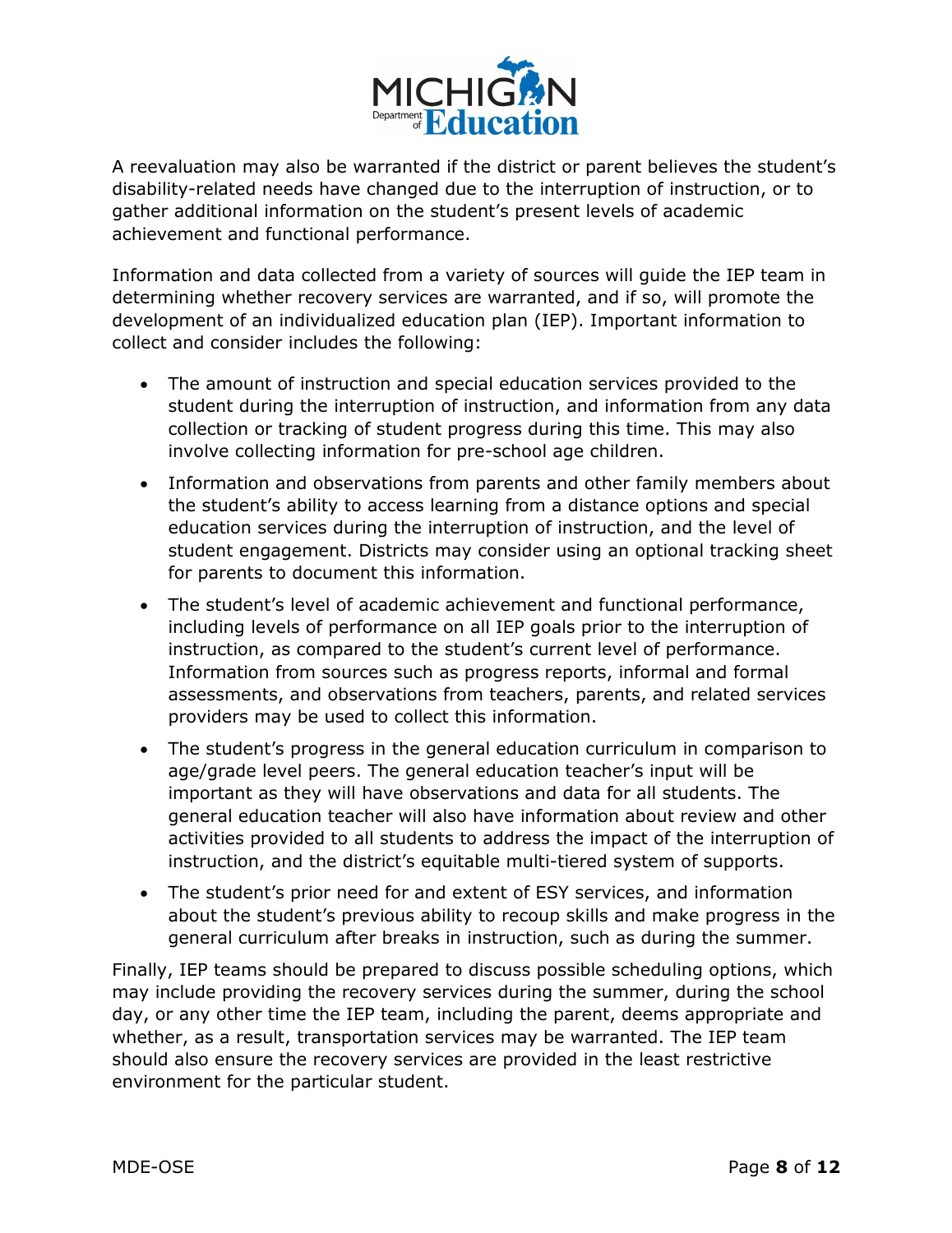

#### **4. What are the procedures districts should follow when determining whether recovery services are warranted?**

In effort to be transparent regarding the district's commitment of resources in clear and understandable language for the parent, districts are encouraged to conduct an IEP team meeting to determine whether and to what extent recovery services may be warranted for a student with an IEP.

Districts and parents may also agree to add recovery services to the IEP through a revision amendment without an IEP team meeting. Parent input is required when discussing recovery services and agreement is required to complete an amendment.

Recovery services are **supplemental** to current programs and services and can be appropriately identified in:

- · supplementary aids and services,
- · anticipated needs, or
- · related service
- · Notice of the offer of FAPE

Recovery services must be clearly labeled "recovery services due to COVID-19" in the IEP and include the frequency, amount, location, and duration of the services, so as **not to supplant** programs and services which are the current offer of FAPE.

Duration of the recovery services should be provided within the timeframe of the annual IEP, which may include during the summer.

#### **5. What is the timeframe for determining whether recovery services are warranted?**

The timeframe pertaining to the consideration of the foregone learning is limited to the mandatory school closure outlined in [Executive Order 2020-05](https://www.michigan.gov/whitmer/0,9309,7-387-90499_90705-521595--,00.html) and the additional conditions for completing the 2019-2020 school year outlined under [Executive Order 2020-65](https://www.michigan.gov/whitmer/0,9309,7-387-90499_90705-527719--,00.html).

Determinations about whether and to what extent recovery services are warranted should be made as soon as possible after sufficient data has been obtained to make the determination and no later than December 2020. In prioritizing these determinations, districts should first consider students who did not receive special education services, were unable to access special education services during learning from a distance or have newly identified needs which require recovery services for a successful return to school.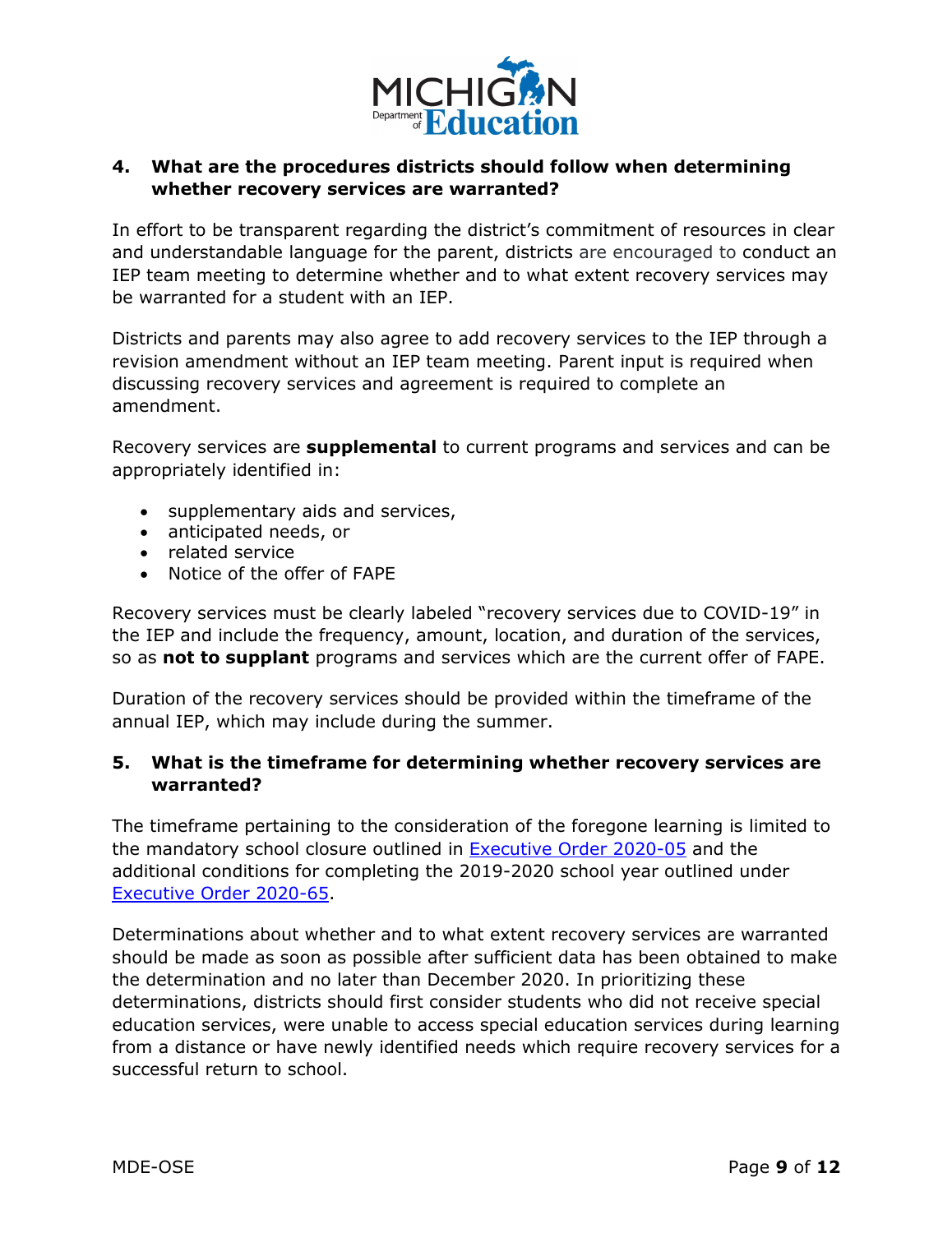

For these students, if the IEP team has sufficient data to make a determination regarding recovery services, the IEP team may consider meeting prior to the beginning of the school year, and if feasible, starting the services during the summer.

For other students, the determination regarding recovery services may need to be made when students are able to receive in-person instruction. (USDOE, March 21, [2020, Supplemental Fact Sheet Addressing the Risk of COVID-19 in Preschool,](https://www2.ed.gov/about/offices/list/ocr/frontpage/faq/rr/policyguidance/Supple Fact Sheet 3.21.20 FINAL.pdf)  [Elementary and Secondary Schools While Serving Children with Disabilities\).](https://www2.ed.gov/about/offices/list/ocr/frontpage/faq/rr/policyguidance/Supple Fact Sheet 3.21.20 FINAL.pdf) In the event in-person instruction is not an option, districts will need to consider other modes of service delivery. This will provide an opportunity for the district to collect data, either informally or formally, on the student's present level of academic achievement and functional performance. It will also be an opportunity to regain skills and measure progress before determining whether and to what extent the student needs recovery services.

#### **6. Should districts consider whether recovery services are warranted based on a delay in determining eligibility for special education due to the COVID-19 public school closure?**

Yes. Upon completion of an evaluation, where the IEP team determines the student is eligible for special education, the IEP team should consider whether the student would benefit from recovery services, as well. When determining the need for recovery services due to the delay in evaluation, the IEP team should consider the additional impact of the delay on the student's ability to make progress in the general education curriculum.

#### **7. May districts use funding available under the [Coronavirus Aid, Relief,](https://home.treasury.gov/policy-issues/cares)  [and Economic Security Act \(CARES Act\)](https://home.treasury.gov/policy-issues/cares) in providing these services?**

Yes. In addition to the standard special education funding sources available to school districts, CARES Act: Elementary and Secondary School Emergency Relief [Fund \(ESSER\)](https://oese.ed.gov/offices/education-stabilization-fund/elementary-secondary-school-emergency-relief-fund/#:~:text=Congress%20set%20aside%20approximately%20%2413.2,Relief%20Fund%20(ESSER%20Fund).) formula funds may also be used for special education costs incurred to prevent, prepare for, and respond to the coronavirus. Accordingly, districts may use these funds for the following expenses:

- · Activities to address the unique outreach and service delivery needs of students with disabilities. (H.R.748 § 18003[d][4]).
- · Planning for and coordinating during long-term closures to ensure special education services continue to be provided consistent with federal, state, and local requirements. (H.R.748 § 18003[d][8]).
- · Educational technology (including hardware, software, and connectivity) for students with disabilities who are served by the district that supports regular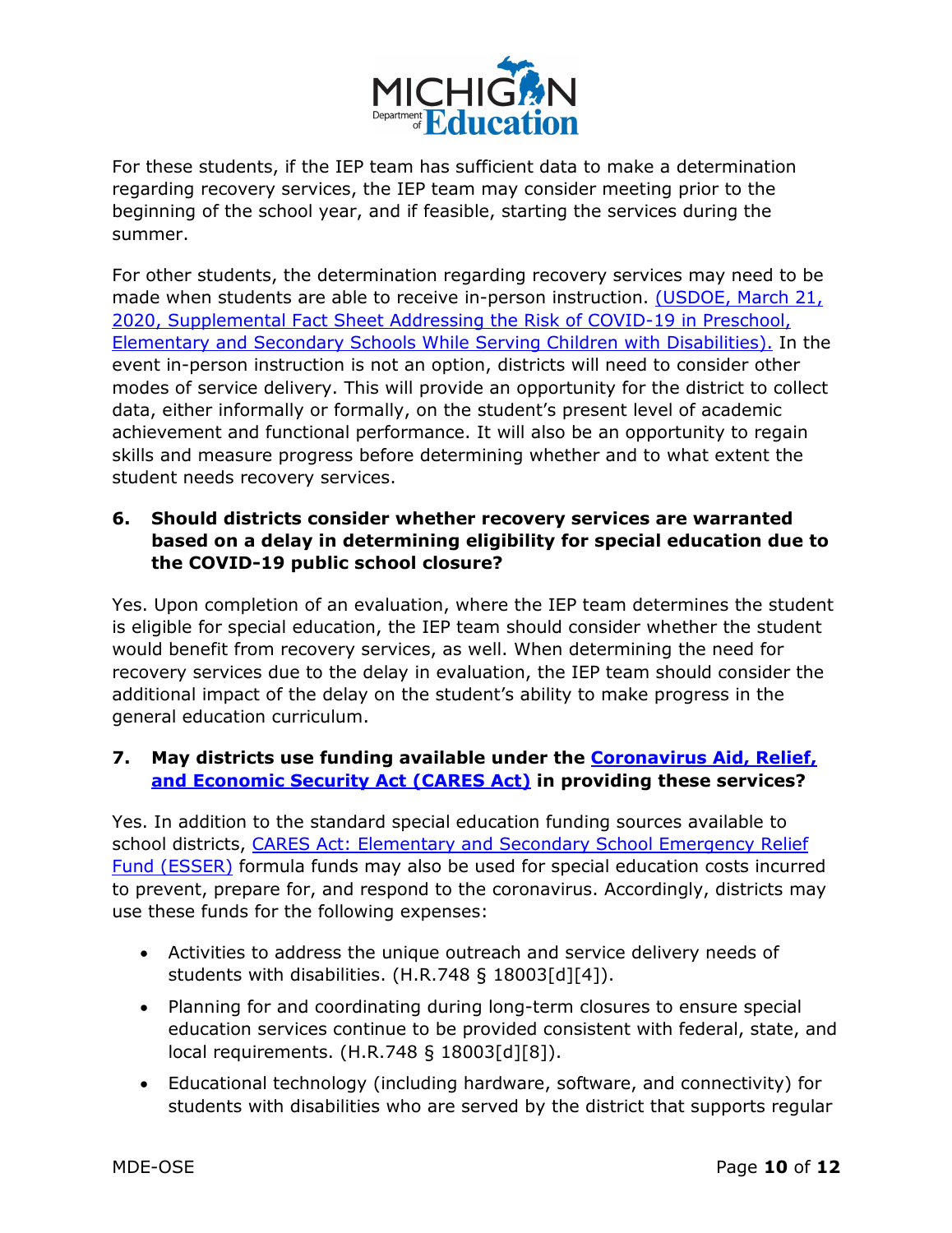

and substantive education interaction between students and instructors (which may include assistive technology or adaptive equipment). (H.R.748 § 18003[d][9]).

· Planning and implementing activities related to summer learning and supplemental after school programs, including providing classroom instruction or online learning during the summer months to address the needs of students with disabilities. (H.R.748 § 18003[d][11]).

These funds will remain available through September 30, 2021. Therefore, districts may use these funds any time prior to September 30, 2021, including when school would not normally be in session such as during evenings, weekends, summer months, or other breaks.

#### **8. What considerations are there if the parent and the district disagree about recovery services?**

There is no entitlement or requirement for districts to provide recovery services under the IDEA or MARSE. If parents disagree with the district's decision regarding whether and to what extent recovery services are warranted, there is no legal remedy.

Parents and districts should work together to determine the impact of any foregone learning during the timeframe outlined in this document for the individual student. Where recovery services cannot be agreed upon, or if the parent believes there was a denial of FAPE, due process provisions under IDEA and MARSE are available.

#### **9. What options are available when a district fails to provide the identified recovery services?**

Recovery services are not a mandatory requirement and are intended to support achievement of the annual goal and allow the student to make progress in the general curriculum without further delay.

If a district fails to provide agreed upon recovery services the parent may:

- · contact the district's Director of Special Education to express concerns,
- · request a facilitated IEP team meeting, which allows a neutral third-party to facilitate further discussion,
- · request mediation,
- · file a state complaint, or
- · request a due process hearing.